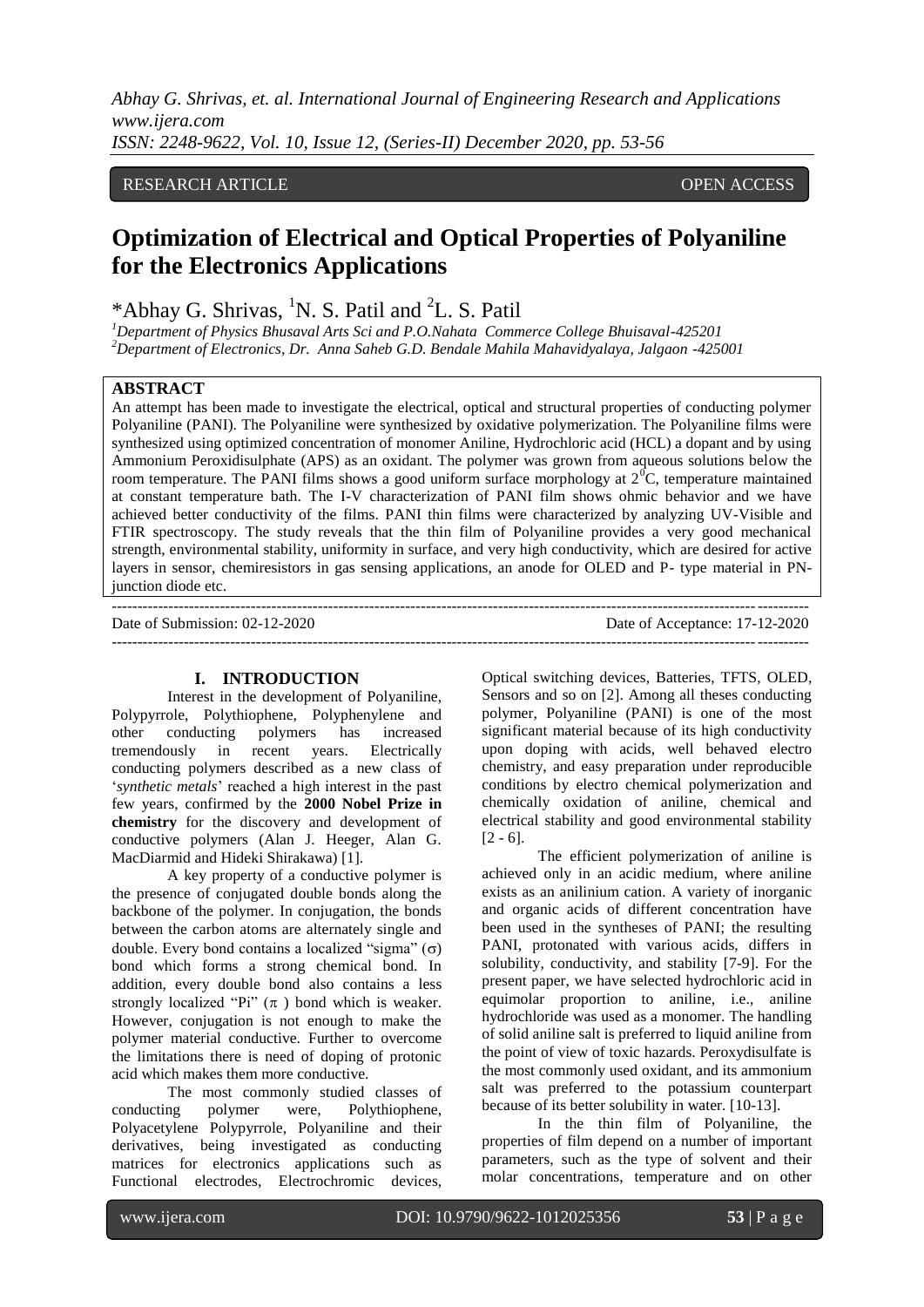synthesis conditions, research is still continuing on the preparation and characterization of conducting polymers. Hence, in the present paper effort has been made to investigate the electrical, optical and structural properties of conducting polymer Polyaniline on a particular  $5^{\circ}$ C temperature, by chemical polymerization process [14–16]*.* In the following sections, the second section of this paper deals with the experimental section in which the first part illustrates the detail of chemicals and instruments used for the formation and characterization of the conducting polymer film, the second gives the steps involving in the synthesis of PANI and the later part gives the preparation of PANI film with the help of spin coater. The Result are Discussed in the third section and fourth section conclude this paper.

## **II. EXPERIMENT:**

# **2.1 Synthesis of conducting polymer:**

In present paper the conducting polymer is synthesized by chemical method by oxidizing the corresponding monomer. The thin film of polyaniline has been prepared successfully by chemical oxidatiative polymerization and Sol-Gel technique. The physical properties of the film are characterized by the FTIR spectroscopy; the FTIR spectroscopy gives details of stretching bond in the prepared polymer film. The UV-vis spectrum is useful for gauging the extent of conjugation - highly conjugated, providing information about the extent of conjugation, the electronic spectrum is indicative of polymer morphology, the presence of a free carrier tail. The XRD technique is useful for structural investigation. The change in conductivity due to temperature variations were observed with two probe method at room temperature.

To oxidized 0.2M Aniline hydrochloride with 0.25M Ammonium peroxidisulphate aqueous medium Aniline Hydrochloride (purum: 2.5 gram, 20 mmole) was dissolved in deionized water in volumetric flask to 50 ml. of solution. Ammonium peroxidisulphate (purum: 5.79gram, 2.5 mmole) was dissolved in deionized water in volumetric flask to 50 ml. of solution. Both solutions are kept below room temperature for 1 hour, then mixed in beaker, electromagnetic stirrer for 3.5 hour and left to polymerize. The polymerization was carried out in a temperature-controlled water bath for 24 hour at  $5^0C$ . Next day Polyaniline precipitate was formed and collected on Whatman"s filter paper, washed with three 100 ml portion of 0.2M HCL and thereafter with Acetone. Polyaniline (emerdine) powder was formed. This powder was immersed in 0.1 M  $NH<sub>4</sub>OH$  and washed and dried in air and vaco at  $60^0$ C. [17]. Oxidation of aniline hydrochloride with

ammonium Peroxidisulphate yields Polyaniline [18, 19]

## **2.2Formation [of the polymer](file:///G:\p2008\paper%20photo.docx) thin film:**

For the measurement of conductivity, the film of Polyaniline is deposited by spin coating technique. In this process, the purified polymer was dissolved in DMF to form the Gel. The Polyaniline emerdine salt will dissolve in DMF with 0.5g: 10 ml with 3 hrs stirring. The solution of Polyaniline is spread on rotating substrate, repeating this process for two / three times the uniform film will be obtained. After evaporation of solvent a thin film is formed. During the deposition of the film the temperature of the spinning machine assembly and surrounding is maintained below the room temperature throught the deposition process. Initially the speed of machine is at the 500 rpm for 20 seconds and 1200 rpm for 50 seconds [10].

# **III. RESULT AND DISCUSSION.**

The synthesized PANI films with optimized concentration of monomer, dopant, and oxidant prepared at a specific temperature  $5^{\circ}$ C are subjected to study the electrical, optical and structural properties of (PANI). The conductivity of resulting film is studied by the two-probe method. The optical property of PANI films were characterized by analyzing UV-Visible spectroscopy. The physical and structural properties of synthesized film are studied by FTIR spectroscopy and X-Ray Diffraction technique.

## **3.1 Electrical characterization:**



Figure 1 I-V characteristics

The electrical characterization of film is done by the two-probe method as shown in Figure 1 at room temperature. The current-voltage (I–V) characteristics of the synthesized PANI film are studied to ensure the ohmic behavior of the film. The I-V characteristic shows a linear relationship of PANI film.The As we increase the applied voltage the current is increases in proportion with voltage, which reveals that the thin film of polyaniline has an ohmic behavior. This characteristic gives the thin film has conductivity in millamperes.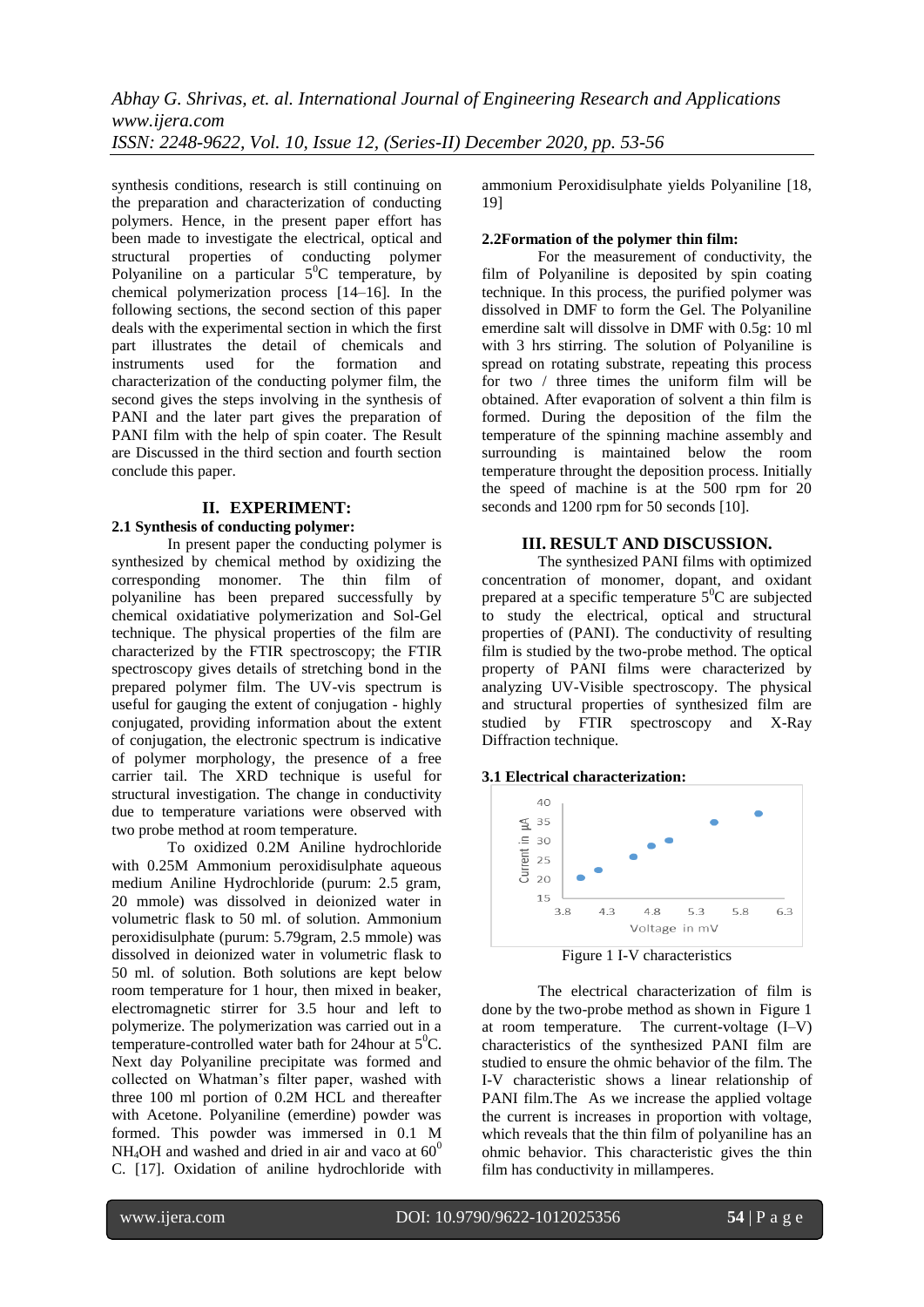# **3.2 FTIR Analysis of synthesized PANI films:**



The Figure-2 shows the FTIR spectroscopy of the synthesized PANI film. The molecular structure of the synthesized PANI film was studied using the FTIR spectroscopy. Formation of the polymers, presence of a functional group on the

**3.3 UV-Visible analysis of synthesized PANI** 



Figure 3 *UV –Visible absorption spectra of PANI film*

Figure.3 shows the UV –Visible absorption spectrum of the synthesized PANI film. The peak at 320nm corresponds to the  $\pi$ - $\pi$ <sup>\*</sup> transition of the Benzenoid ring, while the sharp trough at 440nm can be assigned to the localized polaron which are characteristics of the protonated Polyaniline, together with extended tail at 800nm representing the conducting ES state of Polyaniline.] polymer. This shows very good agreement with earlier reported work [20-22].

### **IV. CONCLUSIONS**

In the present work Polyaniline has been synthesized by chemical oxidation technique and the electrical, optical and structural property of PANI films are investigated successfully. According to electrical measurements the conductivity of the polymer is in good agreement at lower temperature with standard values. Further, it can be concluded that the deposited film can be used to prepare

polymer backbone or change in the protonation deprotonation equilibrium of emeraldine can be deduced from the presence of corresponding bands in the FTIR spectrum. It is seen that Quinoid and Benzenoid ring stretching bands are present at 1653 cm<sup>-1</sup> and 1423 cm<sup>-1</sup>. The C-H in plane and C-H out of plane bending vibrations appears at  $1024 \text{ cm}^{-1}$ and 952 cm<sup>-1</sup>. The peak at 1315 cm<sup>-1</sup> is assigned to C–N stretching of secondary aromatic amine. In addition, a relative weak peak at  $1700 \text{ cm}^{-1}$  appears in the spectrum is due to the stretching vibration of carbonyl group and it shows presence of AA in the film. Band at  $3440$  cm<sup>-1</sup> is assigned to the N-H stretching band. All these characteristic bands confirm the presence of conducting ES phase of the PANI

efficient active layer for sensors because of its ease in synthesis and environmental stability. Its redox behavior (doped/dedoped) makes it a potential candidate for chemical sensing element, chemiresistors. It permits only P-Type doping which works as good anode potential in organic light emitting devices, an P-Type material in Organic P-N junction diode and Schottky diode etc.

#### **5. .REFERANCES**

- [1]. A. J. Heeger, J. Phys. Chem. B, 105(36), 8475 (2001).
- [2]. M. S. Ram, Srinivasan Palaniappan, Journal of Molecular Catalysis A: Chemical 201, 289 (2003).
- [3]. Lin Niu, Qiuhong Li, Fenghua Wei, Xiao Chen, Hao Wang, Synthetic Metals 139, 271 (2003).
- [4]. F. Fillaux, N. Leygue, R. Baddour-Hadjean, S. Parker, P. Colomban, A. Gruger, A. Regis, L. T. Yu, Chemical. Physics 216, 281 (1997).
- [5]. F. Fillaux, Solid State Ionics 125, 69 (1999).
- [6]. F. Fillaux, S. F. Parker, L. T. Yu, Solid State Ionics 145, 451 (2001).
- [7]. D. C. Trivedi. In *Handbook of Organic Conductive Molecules and Polymers*, H. S.Nalwa (Ed.), Vol. 2, pp. 505–572, Wiley, Chichester (1997).
- [8]. A. G. MacDiarmid and A. J. Epstein. *Faraday Discuss. Chem. Soc*. 88, 317 (1989).
- [9]. N. Gospodinova and L. Terlemezyan. *Prog. Polym. Sci.* 23, 1443 (1998).
- [10]. T. Sulimenko, J. Stejskal, I. Krivka, J. Prokes. *Eur. Polym. J.* 37, 219 (2001).
- [11]. Shrivas, A.G. Bavane, R.G. Mahajan, A.M.IEEE Proceeding, 621-623, 978-1-4244- 1728-5/07/\$25.00 ©2007 IEEE